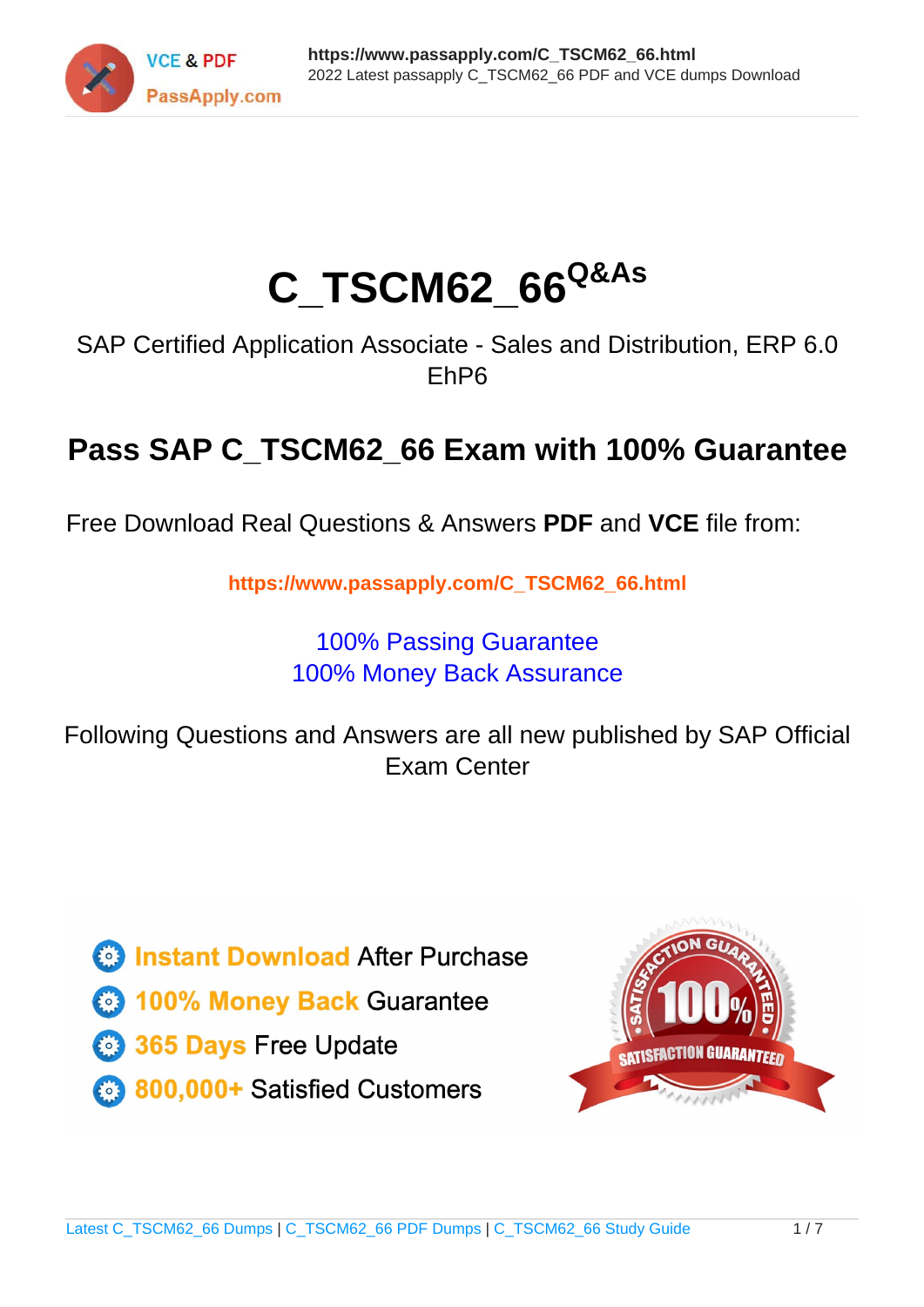

#### **QUESTION 1**

Which of the following are split criteria that prevent the combination of sales orders into one delivery document? (Choose three)

- A. Incoterms
- B. Ship-to party
- C. Goods issue date
- D. Shipping point
- E. Plant
- Correct Answer: ABD

#### **QUESTION 2**

During the sales order process, in which document can you assign packing materials for the first time?

- A. Sales order document
- B. Transfer order document
- C. Goods issue document
- D. Delivery document
- Correct Answer: A

#### **QUESTION 3**

Based on which of the following dates is the availability check (ATP) carried out?

- A. Requested delivery date
- B. Material availability date
- C. Confirmed delivery date
- D. Replenishment lead date

Correct Answer: B

#### **QUESTION 4**

What do you have to consider when you change customer master data? (Choose two)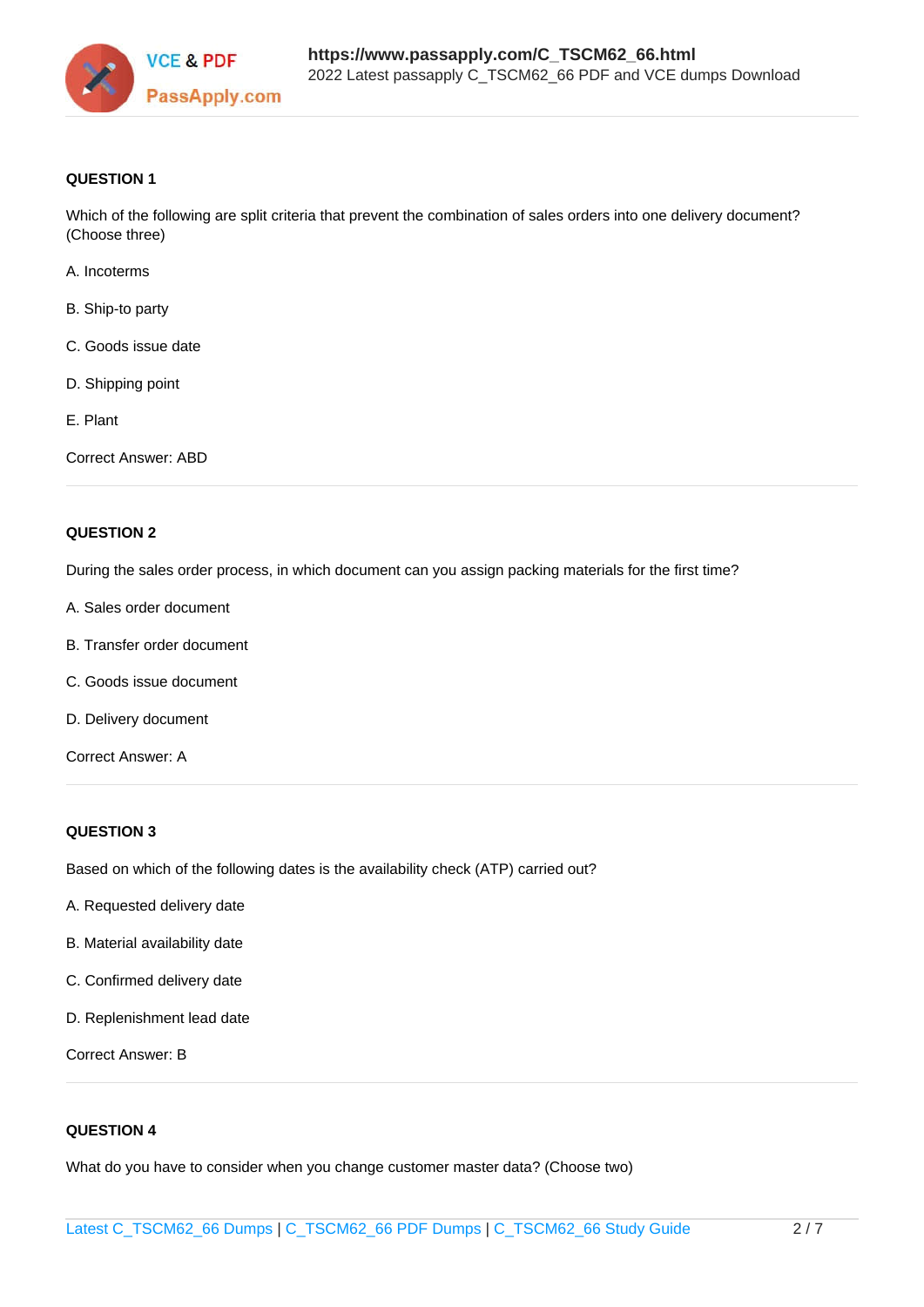

- A. Customer master data is transferred to the sales order and cannot be changed there.
- B. Several different partner functions can be assigned in the sales area data of the customer master.
- C. Address changes in the customer master affect existing documents in the system.
- D. A customer can have only one unloading point.

Correct Answer: BC

#### **QUESTION 5**

Which complaint request document is created with a mandatory reference to a billing document?

- A. Returns
- B. Advanced returns request
- C. Credit memo request
- D. Invoice correction request

Correct Answer: D

#### **QUESTION 6**

According to the system, there is no stock available; however, you still receive a confirmed schedule line in the sales order.

What is the reason for this confirmation?

A. Inventory management creates a stock transfer when the sales order is saved.

B. The availability check was carried out, and on saving, the system immediately rescheduled the sales order according to the customer priority.

C. The availability check that was carried out included a replenishment lead time in the scope of check.

D. The system automatically searches other plants for inventory and transfers this inventory to the plant with zero inventory in the sales order.

Correct Answer: C

#### **QUESTION 7**

You issue goods from a warehouse to a customer.

What system responses accompany this process? (Choose three)

A. The post goods issue process reduces the corresponding requirements in materials planning.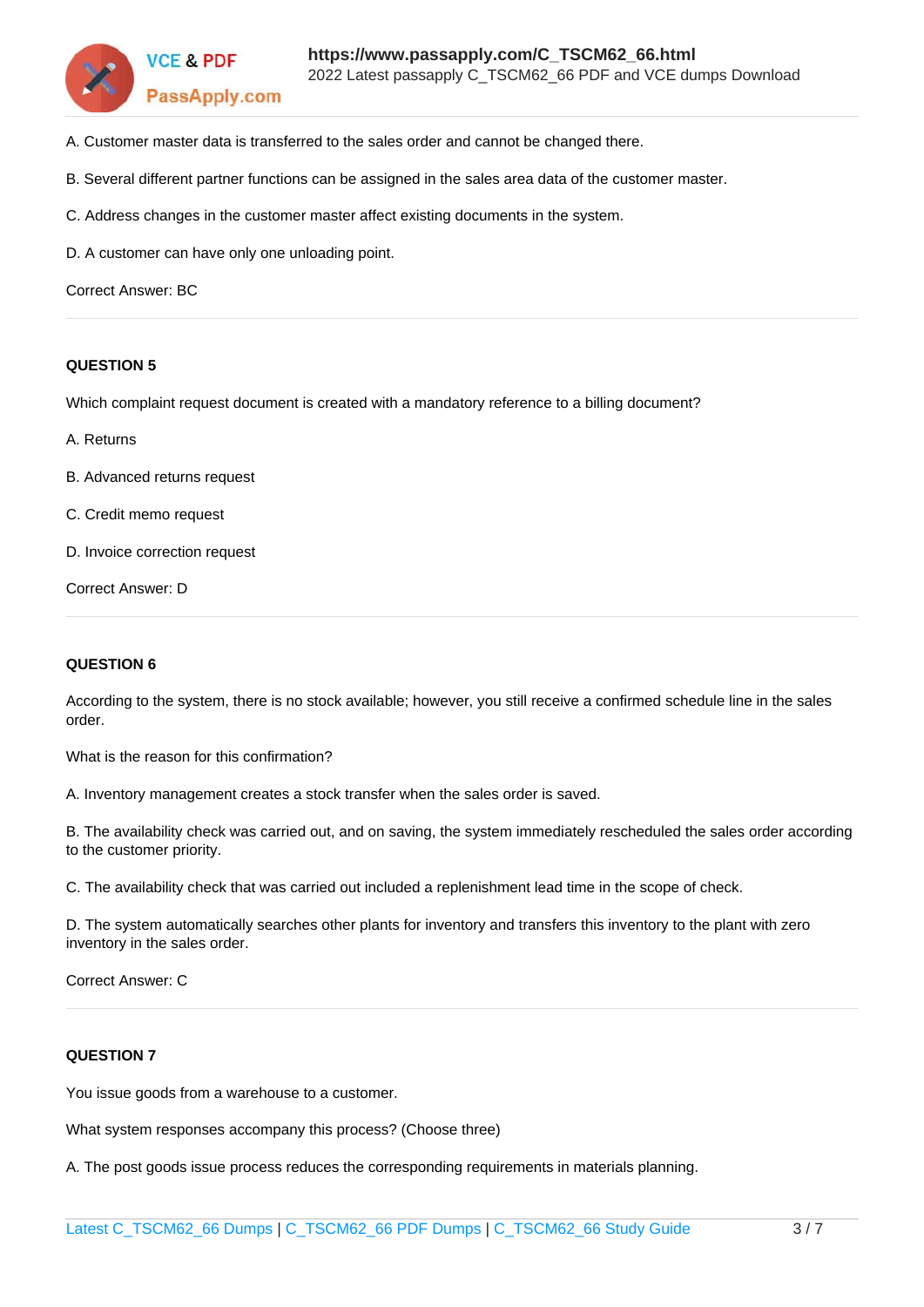

- B. The post goods issue process leads to a change in value of the corresponding stock accounts in accounting.
- C. The post goods issue process is executed with reference to the respective sales order.
- D. The post goods issue process reduces the stock level.
- E. After the post goods issue process is initiated, the system can begin to pack the materials.

Correct Answer: ABD

#### **QUESTION 8**

You are using rental contracts.

Which setting is mandatory for working with periodic billing?

A. Assignment of the service billing document type FS (Invoice Service/Rent) to the item category of the rental contract item.

B. Maintenance of a separate billing type that is assigned to the sales document type of the rental contract

- C. Maintenance of a factory calendar that is assigned to the customer master
- D. Assignment of an appropriate billing plan type to the item category of the rental contract item

Correct Answer: D

#### **QUESTION 9**

When you create a new sales order, which master data is automatically copied to the sales order? (Choose two)

- A. The incoterms from the sales area data of the sold-to party
- B. The price list from the general data of the bill-to-party
- C. The terms of payment from the company code data
- D. The agreement on partial deliveries from the sales area data of the ship-to party

Correct Answer: AD

#### **QUESTION 10**

In addition to the external balance sheet, you want to create an internal balance sheet based on additional criteria particularly with regard to divisions.

How do you fulfill this requirement?

A. Create business areas and assignment rules to determine the particular business area.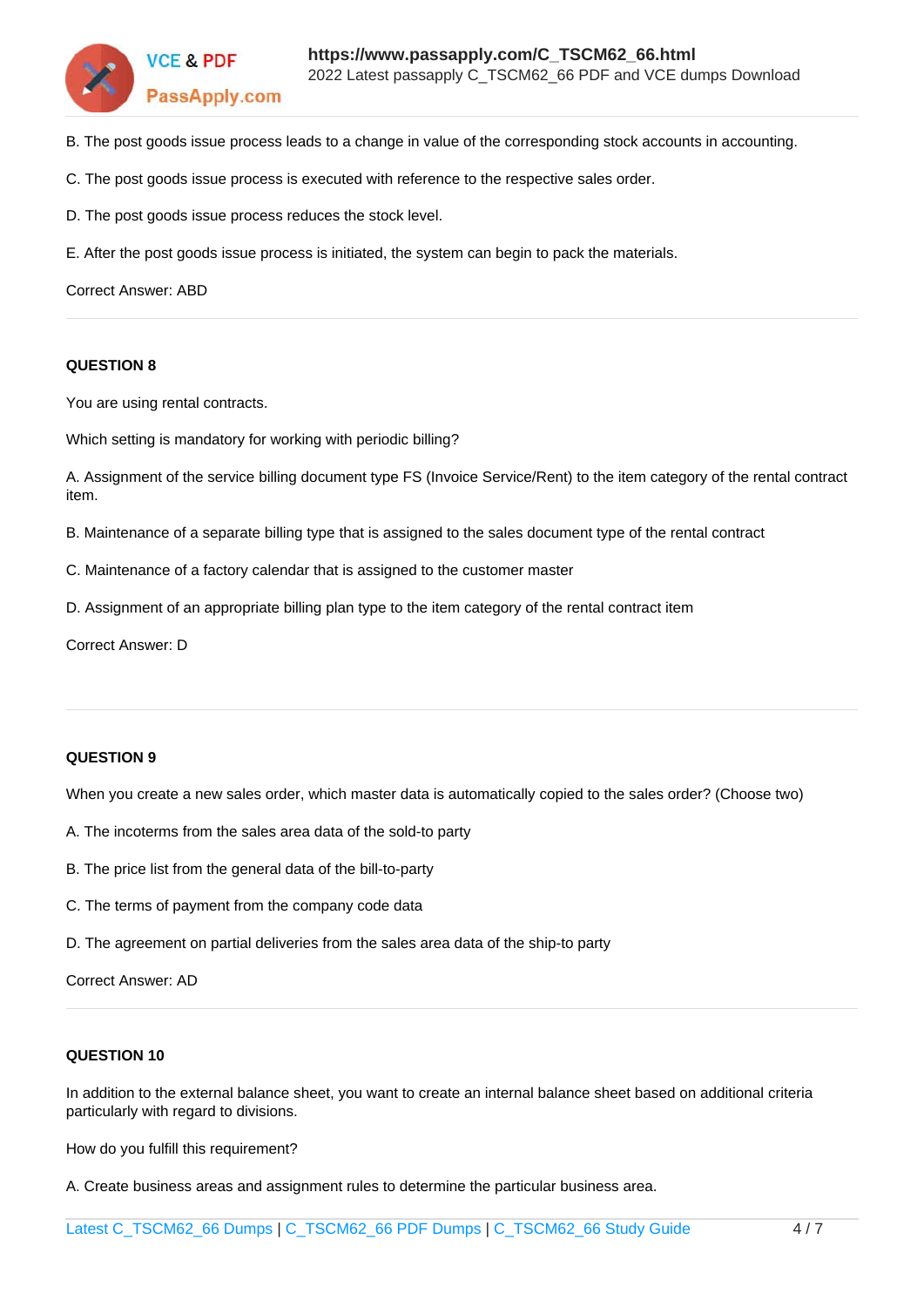

- B. Create business areas and assign them directly to company codes.
- C. Create business areas and assign them by using the account assignment group for payers.
- D. Create an additional company code that is flagged as relevant for the internal balance sheet.

Correct Answer: A

#### **QUESTION 11**

What is the difference between the SAP sales documents Delivery Free-of-Charge and Subsequent Delivery Free-of-Charge?

A. Subsequent Delivery Free-of-Charge requires a mandatory reference to a sales document. Delivery Free-of-Charge does not have this requirement.

B. Subsequent Delivery Free-of-Charge uses item category KLN, which carries out no pricing and no billing. Delivery Free-of-Charge uses item category TAN, which carries out pricing and billing.

C. Delivery Free-of-Charge must be created with reference to a preceding invoice. Subsequent Delivery Free-of-Charge can be created with reference to an invoice or sales order.

D. Subsequent Delivery Free-of-Charge is only created in case of partial deliveries. Delivery Free-of- Charge is created with reference to return deliveries only.

Correct Answer: A

#### **QUESTION 12**

What is controlled by the item category of a sales document item? (Choose three) A. Whether an item is relevant for billing

- B. Whether an item is relevant for pricing
- C. Whether a customer-material info record is read
- D. Whether you can reject an item in a sales order
- E. Whether you can create schedule lines for the item.

Correct Answer: ABE

#### **QUESTION 13**

Which of the following document flows describe possible standard sales processes? (Choose two)

A. Inquiry ? quotation ? value contract ? order with reference to the value contract ? invoice ? accounting document

B. Invoice correction request with reference to a standard order ? delivery ? transfer order ? post goods issue ? invoice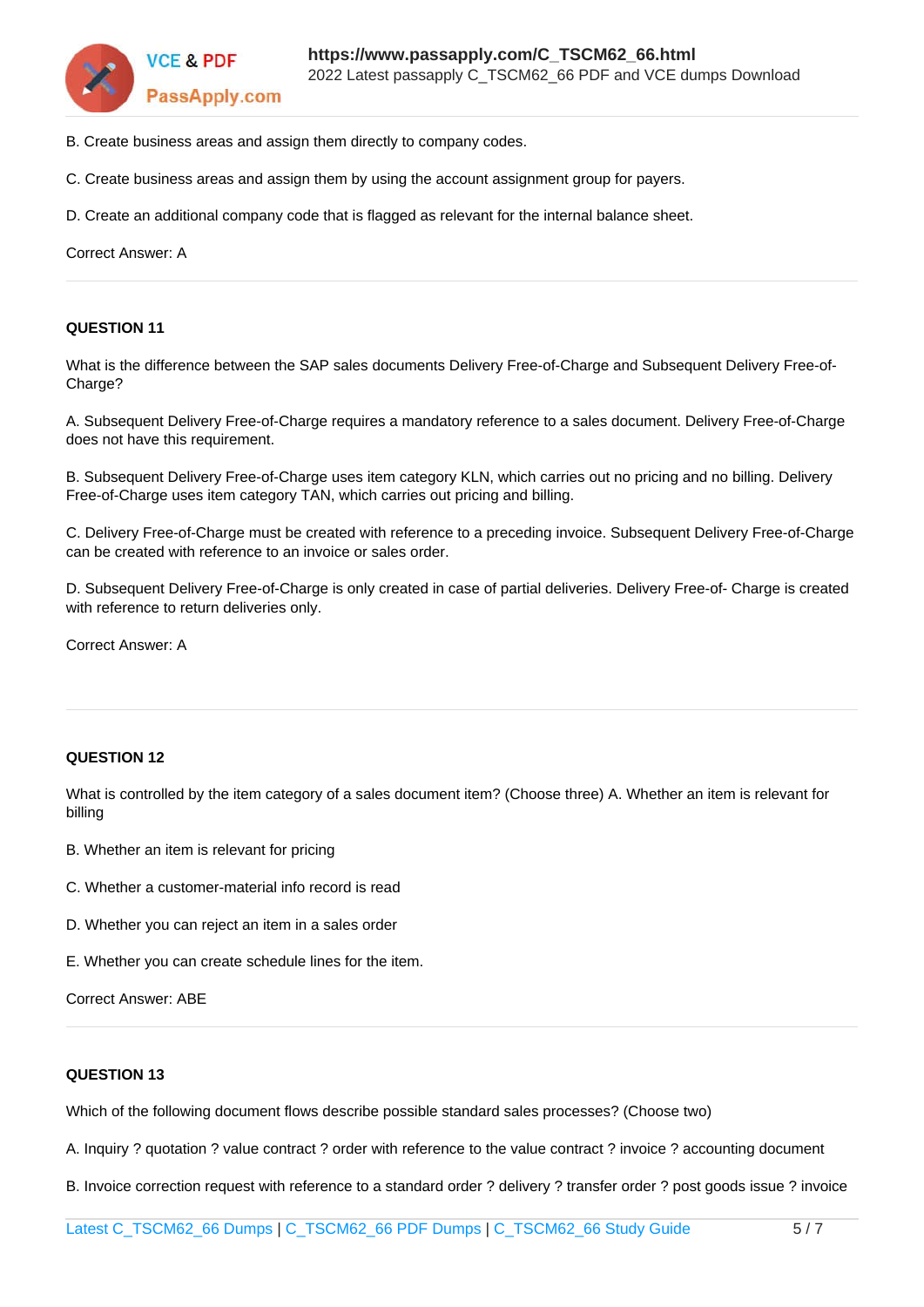

? accounting document

C. Inquiry ? quotation ? order ? shipment ? transfer order ? post goods issue ? invoice ? accounting document

D. Standard order with reference to a quotation ? delivery ? transfer order ? post goods issue ? invoice ? accounting document

Correct Answer: AD

#### **QUESTION 14**

Which of the following is controlled by the configuration of the billing type?

- A. How account determination takes place
- B. Whether order-related billing is supported when using this billing type
- C. Whether a billing plan is determined when using this billing type
- D. How the item category within the billing document is determined

Correct Answer: A

#### **QUESTION 15**

What settings are mandatory when implementing a packing process based on the delivery? (Choose two)

A. You must activate automatic packing for the relevant delivery item categories.

B. You must create a sales bill of material (BOM) that determines the packaging materials.

C. You have to create material master records for the different packaging materials.

D. For each delivery item category, you have to decide whether the item can be packed, cannot be packed, or must be packed.

Correct Answer: CD

[Latest C\\_TSCM62\\_66](https://www.passapply.com/C_TSCM62_66.html) **[Dumps](https://www.passapply.com/C_TSCM62_66.html)** [C\\_TSCM62\\_66 PDF Dumps](https://www.passapply.com/C_TSCM62_66.html) [C\\_TSCM62\\_66 Study Guide](https://www.passapply.com/C_TSCM62_66.html)